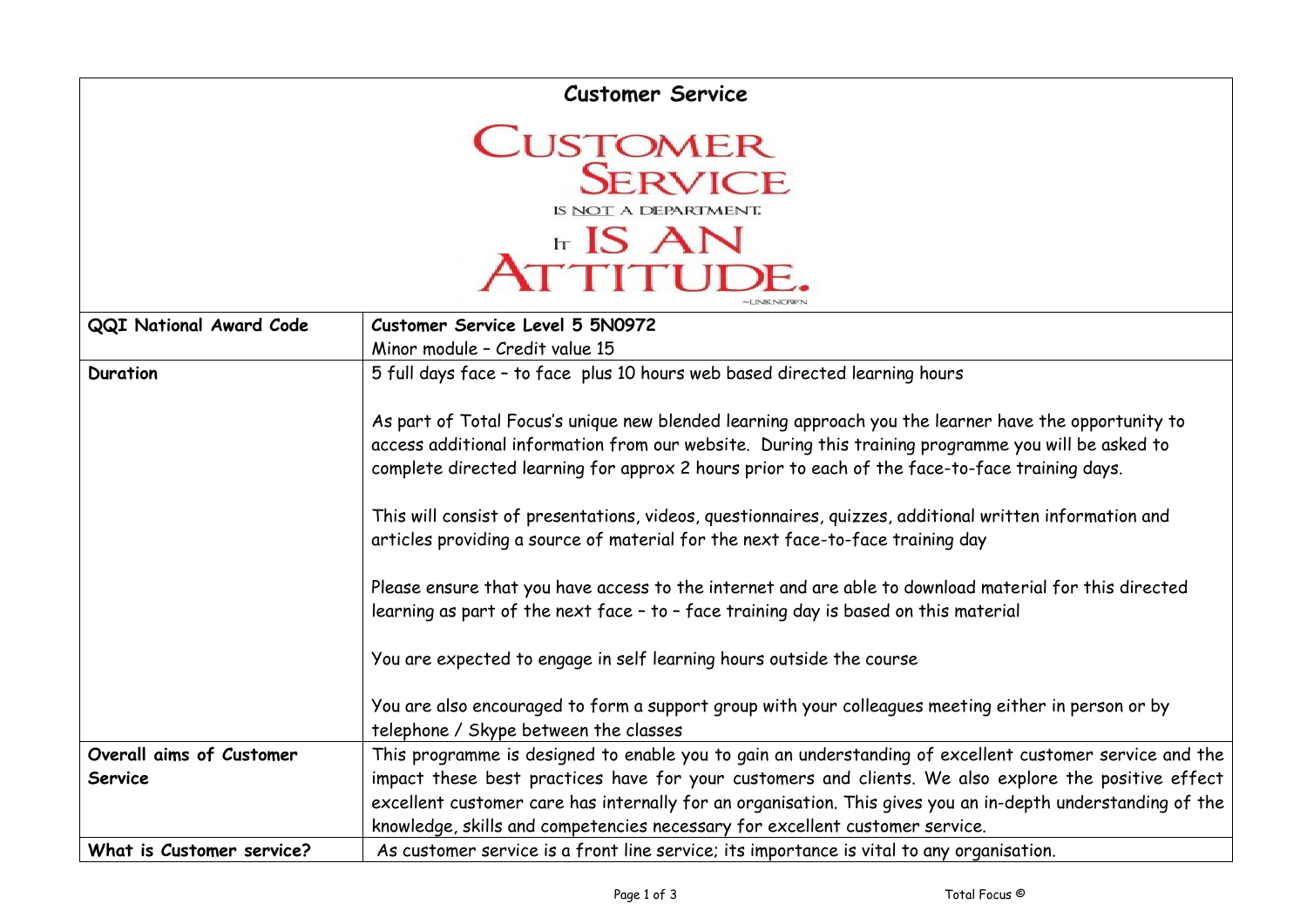|                         | "Customer service is a series of activities designed to enhance the level of customer satisfaction - that is,                                                                                                                                                                                                                                                                                                                                                                                                                                                                                                                                                                                                                                                                                                                                                                                                          |
|-------------------------|------------------------------------------------------------------------------------------------------------------------------------------------------------------------------------------------------------------------------------------------------------------------------------------------------------------------------------------------------------------------------------------------------------------------------------------------------------------------------------------------------------------------------------------------------------------------------------------------------------------------------------------------------------------------------------------------------------------------------------------------------------------------------------------------------------------------------------------------------------------------------------------------------------------------|
|                         | the feeling that a product or service has met the customer expectation."<br>Turban et al. 2002                                                                                                                                                                                                                                                                                                                                                                                                                                                                                                                                                                                                                                                                                                                                                                                                                         |
| Who should attend?      | Customer Service training is suitable for those already working in organisations in both the public and<br>private sector including office based organisations, retail, the hospitality industry and all team members<br>working in customer service.                                                                                                                                                                                                                                                                                                                                                                                                                                                                                                                                                                                                                                                                  |
|                         | Even those who do not deal directly with the public have an element of customer service either dealing<br>with another department or internal clients.                                                                                                                                                                                                                                                                                                                                                                                                                                                                                                                                                                                                                                                                                                                                                                 |
|                         | The training programme is highly interactive and learners are invited to share their own knowledge and<br>skills in a supported yet motivated environment helping to built learners confidence levels. On completion<br>you will have the necessary competencies to be confident in the role of providing customer service.                                                                                                                                                                                                                                                                                                                                                                                                                                                                                                                                                                                            |
| What will I learn?      | • Access the knowledge, skills and competencies you need for customer service<br>Study & understand the key competencies, concepts, features and best practice of customer<br>service<br>The importance of organisational communications in customer service<br>Understand legislation and customer service<br>Recognise and develop personal attributes that enhance excellent customer service including active<br>listening skills, positive body language and good practices for interaction with customers and clients<br>Working as part of a team delivering excellent customer service - knowing your role and<br>responsibilities<br>Develop you own competencies in handling correspondence with customers / clients both in writing<br>and electronically including orders, invoices, payments, and other correspondence<br>Recognise and learn how to handle difficult / irate customers<br>Plus lots more |
| To achieve your QQI     | You must successfully complete the following                                                                                                                                                                                                                                                                                                                                                                                                                                                                                                                                                                                                                                                                                                                                                                                                                                                                           |
| Certificate in          | 80% attendance                                                                                                                                                                                                                                                                                                                                                                                                                                                                                                                                                                                                                                                                                                                                                                                                                                                                                                         |
| <b>Customer Service</b> | Satisfactory completion and grade of FETAC assignments                                                                                                                                                                                                                                                                                                                                                                                                                                                                                                                                                                                                                                                                                                                                                                                                                                                                 |
|                         | Including:                                                                                                                                                                                                                                                                                                                                                                                                                                                                                                                                                                                                                                                                                                                                                                                                                                                                                                             |
|                         | Portfolio / Collection of work 50%                                                                                                                                                                                                                                                                                                                                                                                                                                                                                                                                                                                                                                                                                                                                                                                                                                                                                     |
|                         | <b>Skills Demonstration 50%</b>                                                                                                                                                                                                                                                                                                                                                                                                                                                                                                                                                                                                                                                                                                                                                                                                                                                                                        |